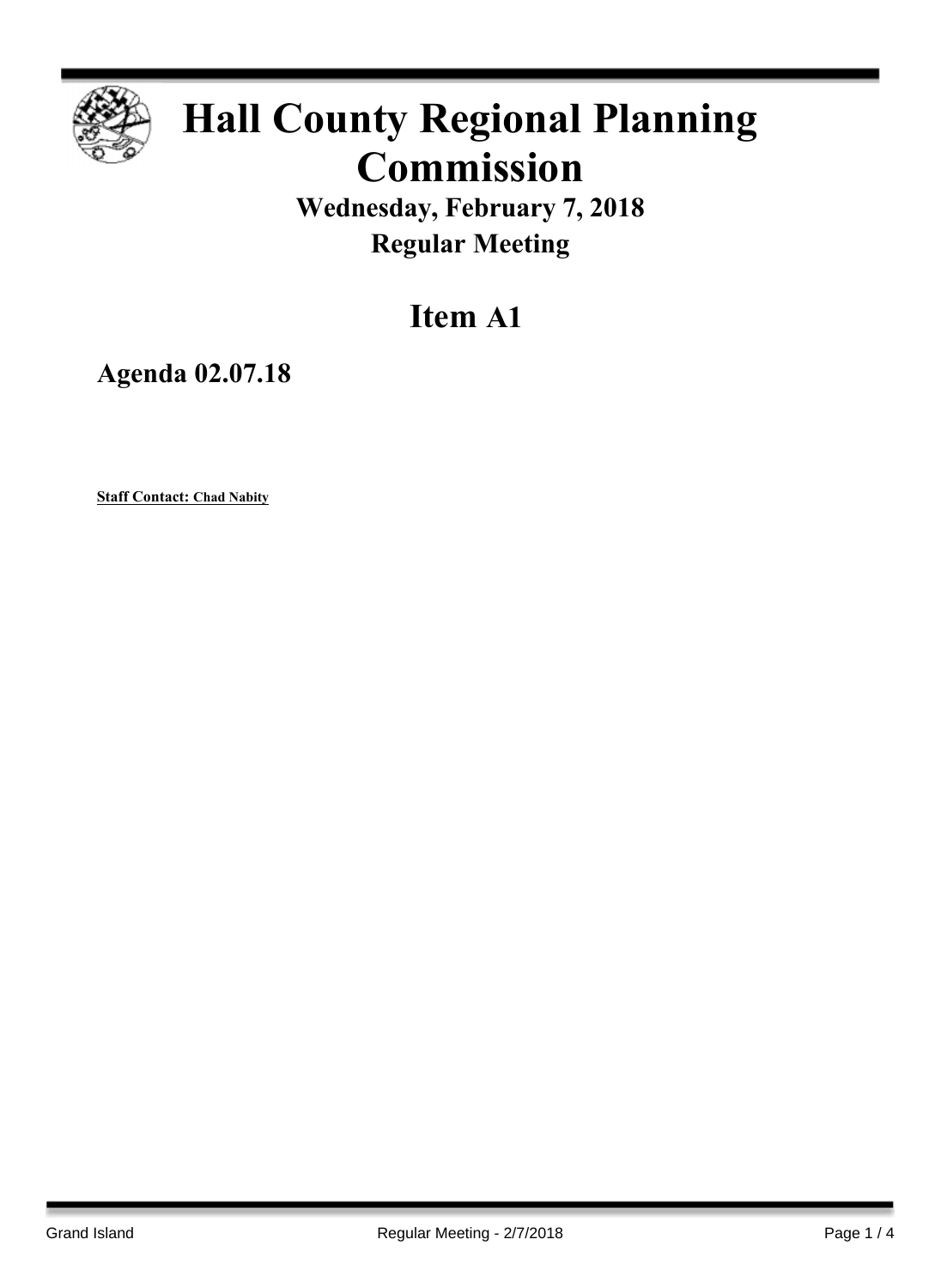## **AGENDA AND NOTICE OF MEETING Wednesday, February 7, 2018 6:00 p.m. City Hall Council Chambers — Grand Island**

**1. Call to Order.**

**This is a public meeting subject to the open meetings laws of the State of Nebraska. The requirements for an open meeting are posted on the wall in this room and anyone who would like to find out what those are is welcome to read through them**.

**The Planning Commission may vote to go into Closed Session on any Agenda Item as allowed by State Law.**

**The Commission will discuss and may take action on any item listed on this agenda.**

**The order of items on the agenda may be reorganized by the Chair to facilitate the flow of the meeting to better accommodate the public.**

- **2. Minutes of the December 6, 2017.**
- **3. Request Time to Speak.**
- **4. Request for Conservation Easement** Concerning a Conservation Easement – Sections 13 and 14 in Township 9 N, Range 11 W. of the 6th P.M. (C-09-2018HC)
- **5. Public Hearing – Adoption of the Grand Island Zoning Map –** Public hearing to re-adopt the City of Grand Island Zoning Map, with proposed changes as produced using the Hall County Geographic Information System. This map will serve to give notice to all parties that the zoning districts, Grand Island City limits, and 2-mile extraterritorial zoning jurisdiction are as shown on the zoning map. A copy of the proposed changes is available at the Hall County Regional Planning Department office (C-11-2018GI)
- **6. Final Plat – Gard Subdivision – Grand Island** located south of U.S. Highway 34 and east of Blaine Street in the City of Grand Island, in Hall County, Nebraska (3 lots, 19.024 acres)
- **7. Preliminary Plat – Lassonde 3 rd Subdivision – Grand Island** located south of Capital Avenue and east of St. Paul Road in the City of Grand Island, in Hall County, Nebraska (23 lots, 3.593 acres)

**Final Plat – Lassonde 3 rd Subdivision – Grand Island** – located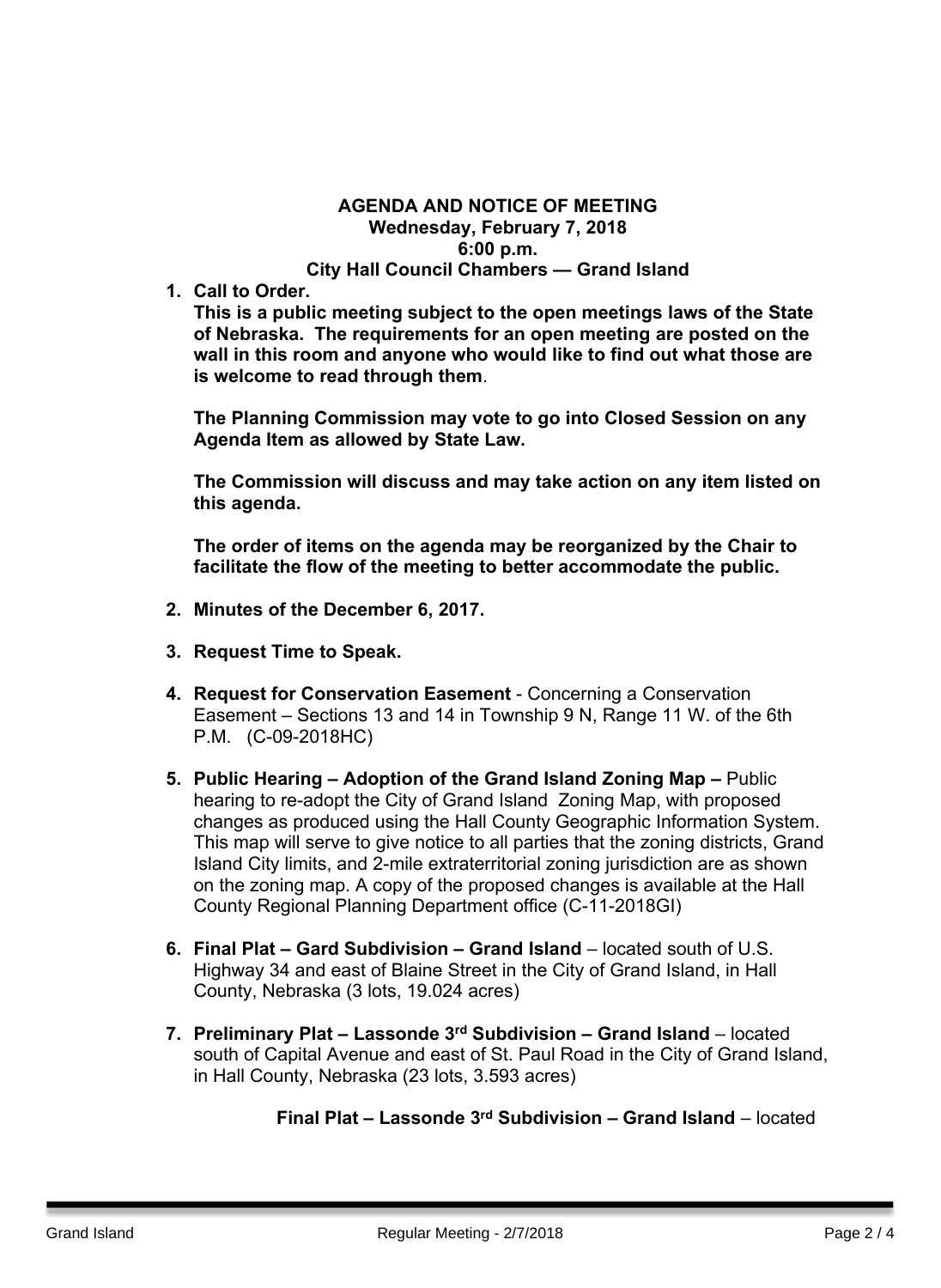south of Capital Avenue and east of St. Paul Road in the City of Grand Island, in Hall County, Nebraska (23 lots, 3.593 acres)

- **8. Director's Report.**
	- **- Street Widths.**
- **9. Next Meeting March 14, 2018.**

**10.Adjourn.**

**PLEASE NOTE: This meeting is open to the public, and a current agenda is on file at the office of the Regional Planning Commission, located on the second floor of City Hall in Grand Island, Nebraska.**